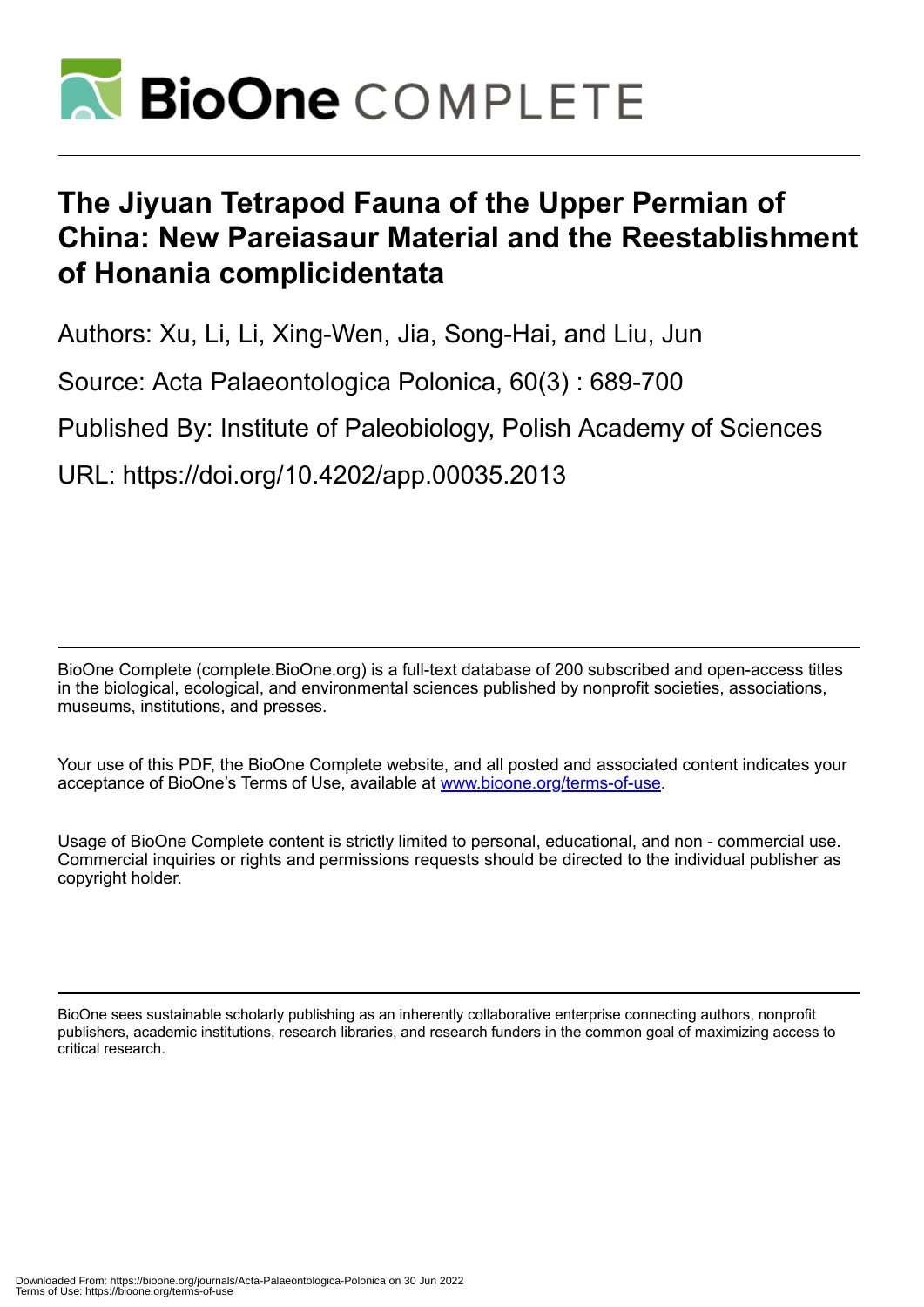# The Jiyuan Tetrapod Fauna of the Upper Permian of China: New pareiasaur material and the reestablishment of *Honania complicidentata*

### LI XU, XING-WEN LI, SONG-HAI JIA, and JUN LIU



Xu, L., Li, X.-W., Jia, S.-H., and Liu, J. 2015. The Jiyuan Tetrapod Fauna of the Upper Permian of China: New pareiasaur material and the reestablishment of *Honania complicidentata. Acta Palaeontologica Polonica* 60 (3): 689–700.

*Honania complicidentata* and *Tsiyuania simplicidentata* are pareiasaur taxa based on material from the Shangshihezi Formation of Jiyuan, Henan Province, China that were earlier designated as nomina vana. Based on the study of new material, and the reexamination of old specimens, we determine that the pareiasaur material from Jiyuan represents a single species that differs from all known species from other localities. Thus, we resurrect the name *H. complicidentata*  for the material from Jiyuan. *H. complicidentata* is characterized by maxillary teeth with high crowns, dentary teeth slightly posteriorly inclined compared to the dentary dorsal margin, nearly all preserved marginal teeth have a cusped cingulum on the lingual surface, and humerus without an ectepicondylar foramen. Phylogenetic analysis shows *Honania* is more basal than *Shansisaurus* and *Shihtienfenia* from the Sunjiagou Formation of China.

Key words: Reptilia, Pareiasauria, phylogeny, Permian, Shangshihezi Formation, China, Jiyuan.

*Li Xu [xuli.312@163.com] and Song-Hai Jia [jiasonghai1962@qq.com], Henan Geological Museum, Zhenzhou, 450018, China.*

*Xing-Wen Li [didalixingwen@163.com] and Jun Liu [liujun@ivpp.ac.cn] (corresponding authors), Key Laboratory of Vertebrate Evolution and Human Origins of Chinese Academy of Sciences, Institute of Vertebrate Paleontology and Paleoanthropology, Chinese Academy of Sciences, Beijing, 100044, China.*

Received 14 October 2013, accepted 3 January 2014, available online 14 January 2014.

Copyright © 2015 L. Xu et al. This is an open-access article distributed under the terms of the Creative Commons Attribution License, which permits unrestricted use, distribution, and reproduction in any medium, provided the original author and source are credited.

### Introduction

Pareiasaurs are a group of herbivorous parareptiles that had a worldwide distribution during the Middle and Late Permian (Lee 1997a). In China, six pareiasaur species in six separate genera have been named (Li et al. 2008). Among them, four taxa were based on material collected from the Sunjiagou Formation of Shanxi Province, including *Shihtienfenia permica* from Baode County (Young and Yeh 1963), and *Shansisaurus xuecunensis*, *Huanghesaurus liulinensis*, and *Sanchuansaurus pygmaeus* from Xuecun Town, Liulin County (Cheng 1980; Gao 1983, 1989), while *Honania complicidentata* and *Tsiyuania simplicidentata* are from the Shangshihezi (Upper Shihhotse) Formation of Jiyuan, Henan Province (Young 1979). Lee (1997a) presented a comprehensive taxonomic revision of pareiasaurs, and recognized three valid species from China: *S. permica*, *S. xuecunensis*, and *S. pygmaeus*. He argued that the differences between *Honania* and *Tsiyuania* only reflected the differences between upper and lower jaw teeth, and referred all material from this locality to *Sanchuansaurus*. Lee consid-

*Acta Palaeontol. Pol.* 60 (3): 689–700, 2015 http://dx.doi.org/10.4202/app.00035.2013

ered the types alone to be indeterminate, and declared the two taxa nomina vana. Other authors also regarded *Honania* and *Tsiyuania* as questionable taxa (Sun et al. 1992; Li et al. 2008). Recently, *H. liulinensis* and *S. pygmaeus* were designated junior synonyms of *S. xuecunensis* (Li and Liu 2013).

In 2010, new material was collected by Henan Geological Museum, mostly pareiasaur bones comprising cranial and postcranial elements. They confirm the referred teeth of *H. complicidentata* are lower marginal teeth and those of *T. simplicidentata* are upper marginal teeth. After comparison with other pareiasaurs, we show that these specimens represent a single pareiasaur taxon that is different from all other species and that *H. complicidentata* is valid. The phylogentic analysis shows *Honania* is more basal than *Shansisaurus* and *Shihtienfenia*.

*Institutional abbreviations*.—HGM, Henan Geological Museum, Zhenzhou, Henan, China; IGCAGS, Institute of Geology, Chinese Academy of Geological Sciences, Beijing, China; IVPP, Institute of Vertebrate Paleontology and Paleoanthropology, Chinese Academy of Sciences, Beijing, China.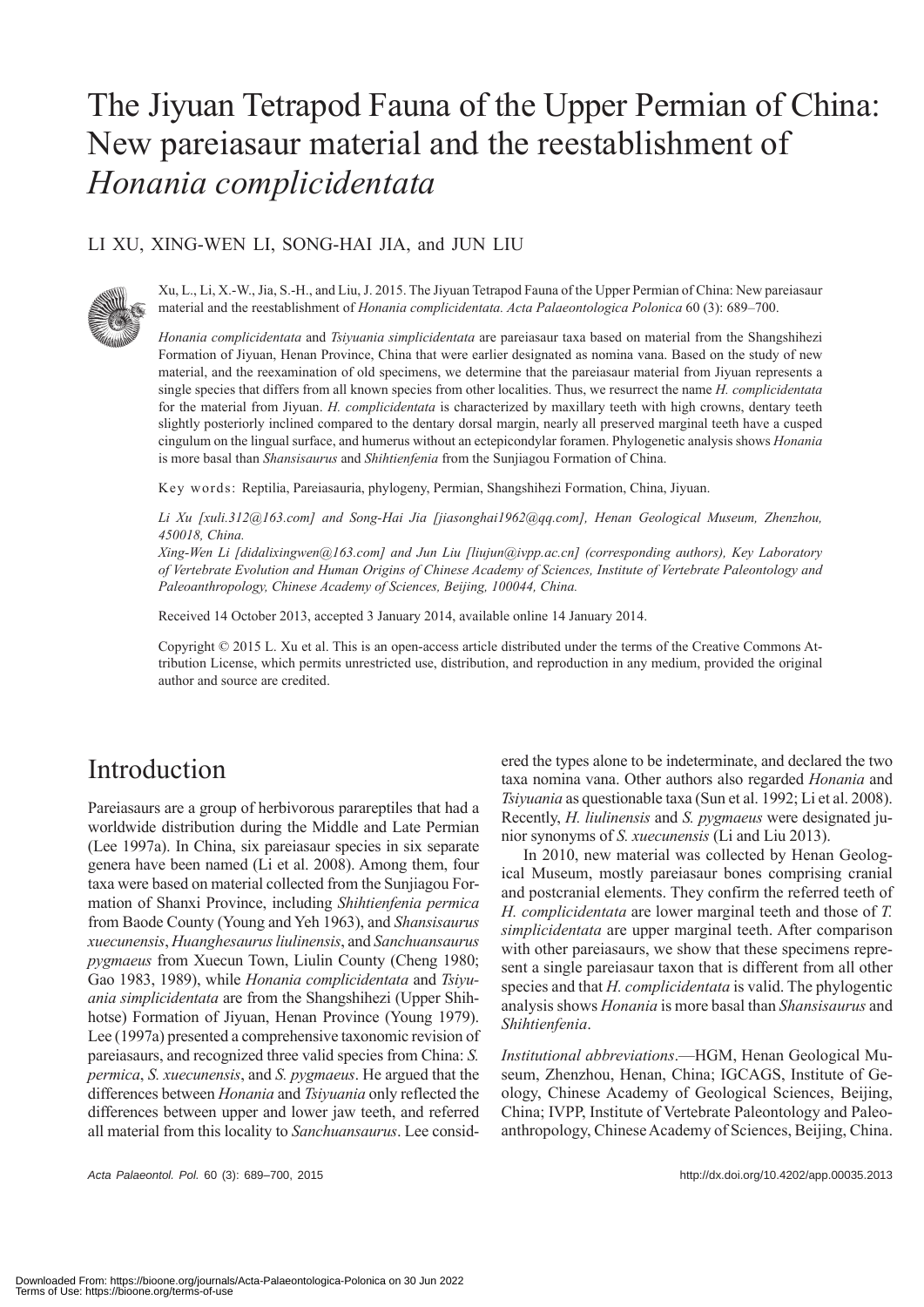### Geological setting

All studied specimens in this paper were collected from fossil locality 63024, the type locality and horizon of *Honania complicidentata* and *Tsiyuania simplicidentata*. These specimens were concentrated within a thin layer of dark purple fine sandstone that is approximately 30 cm thick. This horizon is referred to the upper part of the Shangshihezi Formation, which is overlaid by the Sunjiagou Formation. All collected bones are disarticulated, and most of them are incomplete.

### Systematic palaeontology

Reptilia Laurenti, 1768

Parareptilia Olson, 1947

Pareiasauria Seeley, 1888

Genus *Honania* Young, 1979

*Type species*: *Honania complicidentata* Young, 1979; monotypic, see below.

*Diagnosis.*—As for the monotypic type species.

#### *Honania complicidentata* Young, 1979

Figs. 1–7.

1979 *Honania complicidentata* sp. nov.; Young 1979: 102, text-fig. 4. 1979 *Tsiyuania simplicidentata* sp. nov.; Young 1979: 103, text-fig. 5. 1979 *Taihangshania imperfacta* sp. nov.; Young 1979: 104, text-figs.

6, 7, 8, 9. *Syntypes*: IVPP V 4015.1 and 2, two isolated dentary teeth.

*Type locality*: Huakedaliang, Dayu Township, Jiyuan City, Henan Province, China.

*Type horizon*: Upper portion of Shangshihezi Formation, Permian.

*Referred specimens*.—IVPP V 4016, five maxillary teeth (formerly referred to *Tsiyuania simplicidentata*). IVPP V 4012.1, parietal; IVPP V 4012.2, prefrontal; IVPP V 4017.1, 3, 11, 36–52, teeth; 5, cervical vertebra; 6, ventral portion of ilium; 7, proximal portion of pubis; 8, posterodorsal portion of ilium; 9, proximal portion of ischium; 10, distal end of ischium; 18, distal end of right radius; 19, fragment of scapula; 20, distal end of left radius; 24, left splenial; 25, right splenial; 26, neural arch of dorsal vertebra; 27, caudal vertebra (all formerly *Taihangshania imperfacta* in Young 1979); IVPP V 4018.14, a broken tooth (formerly *Wangwusaurus tayuensis* in Young 1979: fig 12i); IVPP V 4019.2, a tiny tooth (formerly *Hwanghocynodon multienspidus* in Young 1979: fig. 13b). HGM 41HIII 0423, left maxilla; 24, left maxilla; 25, left dentary; 26, right dentary; 27, dorsal vertebra; 28, sacral vertebra with ribs; 29, sacral neural arch with ribs; 30, dorsal rib; 31, right scapula; 32, interclavicle; 33, left clavicle; 34, right ilium; 35, left humerus; 36, right humerus; 37, right ulna; 38, distal end of right radius; 39, right femur; 40, right tibia; 41, quadrate; 42; quadratojugal; 43, metacarpal or metatarsal.

*Emended diagnosis.*—This species has the following autapomorphies: maxillary teeth with high crown (height of exposed tooth crown greater than twice height of crown above the level of cingulum), dentary teeth slightly posteriorly inclined compared to dorsal margin of dentary, nearly all preserved marginal teeth have cusped cingulum on the lingual surface (this feature may also be present in *Arganaceras*), humerus without ectepicondylar foramen. It is also differentiated from *Shansisaurus* by lingual surface of dentary teeth smooth and featureless, maxillary teeth less closely spaced, maxillary boss moderately developed; from *Arganaceras* by ventrally directed maxillary teeth. It is differentiated from *Shitienfenia* by straight anterior margin of scapula blade near dorsal end and slightly convex iliac dorsal margin.

#### *Description*

The only identified cranial bones are the maxilla, prefrontal, parietal, quadrate, quadratojugal, dentary, and splenial. Most of the postcranial elements are preserved, but many bones underwent extensive compression and thus appear flattened; only the relatively complete bones are described here.

Four humeri from this locality show that there are at least three individuals in the collected pareiasaur bones. Two similar sized left clavicles indicate that at least two similar size individuals present. Thus, no two bones can be safely referred as same individual here.

*Maxilla.*—Specimen HGM 41HIII0423 is an incomplete left maxilla bearing six functional teeth and one newly erupted tooth (Fig. 1A). The preserved length is approximately 135 mm, and the estimated length of the upper jaw (premaxilla plus maxilla) would be ca. 160 mm. Most of the maxilla is preserved except for the partially broken posterior part.

The maxilla is slightly convex laterally and concave medially. Its lateral surface is rugose, but lacks distinct ornamentation. Its anterodorsal margin forms the posteroventral border of the external naris. Two foramina are located anteroposteriorly, and are open anteroventrally. They are very far apart, previously known only in the holotype of *Sanchuansaurus* (Gao 1989; Lee 1997b). Of these, the anterior one is the large, prominent anterior maxillary foramen (the anterior lateral maxillary foramen of Laurin and Reisz 1995). Both of them may be openings for the arteria alveolis superior (Jalil and Janvier 2005). Above the anterior maxillary foramen, a low boss is weakly developed. Posterior to the boss, the external surface is concave, forming the lateral maxillary depression, as in *Arganaceras* (Jalil and Janiver 2005). A horizontal palatal ledge extends anteroposteriorly, and its anterior end swells and curves slightly dorsally to the external naris. This ledge forms the anterolateral border of the internal naris.

*Prefrontal.*—Specimen IVPP V 4012.2 forms part of the orbit, and a rounded boss on its lateral margin. Its outer surface is sculptured with rugose ridges (Fig. 1B). It is hard to identify this bone; it is tentatively identified as the prefrontal, by comparison with the skull of *Pareiasuchus nasicorns* (Lee et al. 1997).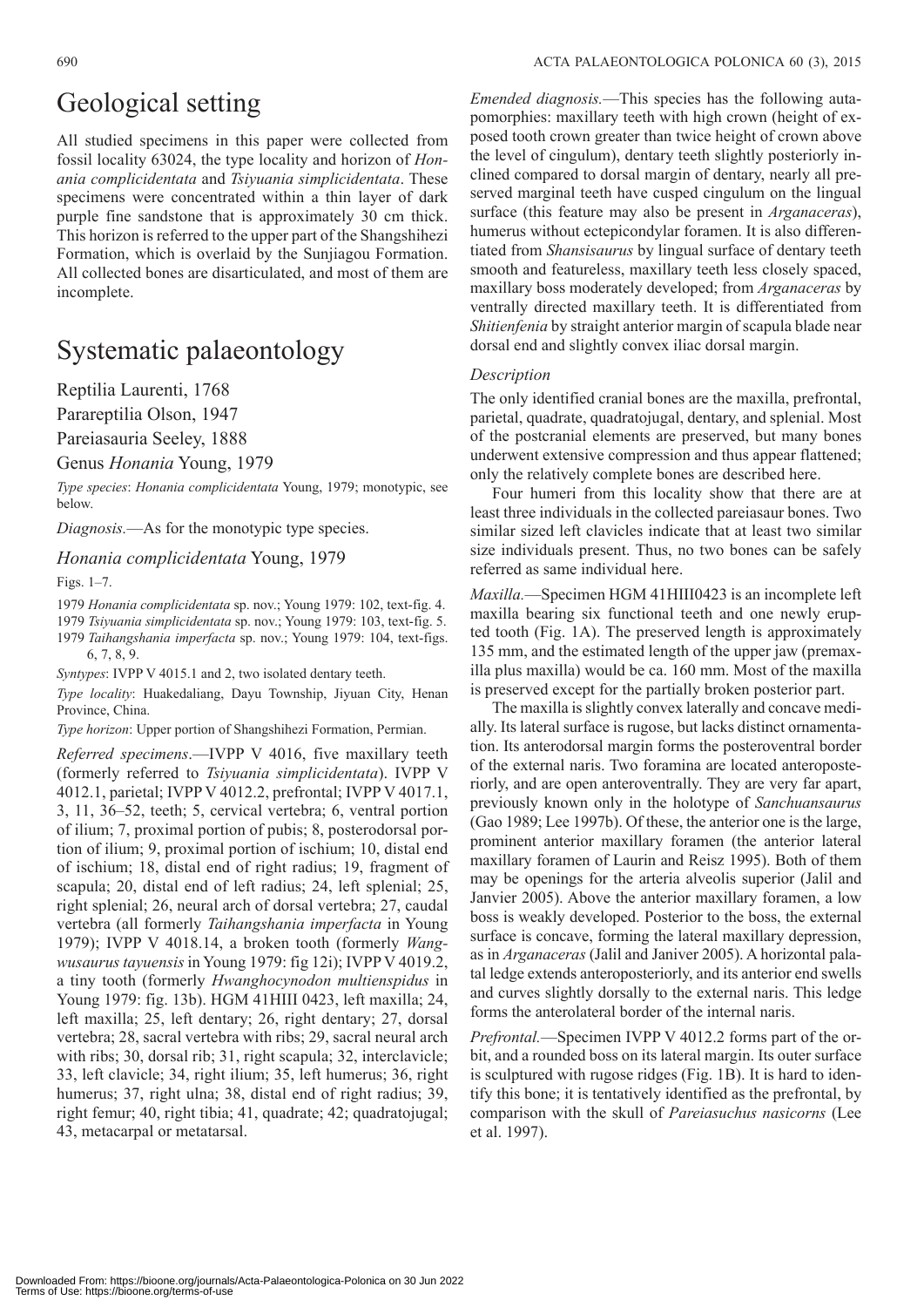

Fig. 1. Pareiasaur reptile *Honania complicidentata* Young, 1979 (Upper Permian, Shangshihezi Formation of Jiyuan, Henan Province, China). **A**. HGM 41HIII0423, left maxilla with teeth, in lateral (A<sub>1</sub>) and medial (A<sub>2</sub>) views. **B**. IVPP V4012.2, formerly referred to Labyrinthodontia (Young, 1979), ?prefrontal in dorsal (B<sub>1</sub>), ventral (B<sub>2</sub>), and lateral (B<sub>3</sub>) views. **C**. IVPP V4012.1, formerly referred to Labyrinthodontia (Young, 1979), parietal in ventral (C<sub>1</sub>) and dorsal  $(C_2)$  views. **D**. HGM 41HIII0442, incomplete left quadratojugal in lateral  $(D_1)$  and medial  $(D_2)$  views. **E**. HGM 41HIII0425, left dentary with teeth, in lateral  $(E_1)$  and medial  $(E_2)$  views. **F**. HGM 41HIII0441, incomplete left quadrate in anterior  $(F_1)$ , posterior  $(F_2)$ , and ventral  $(F_3)$  views.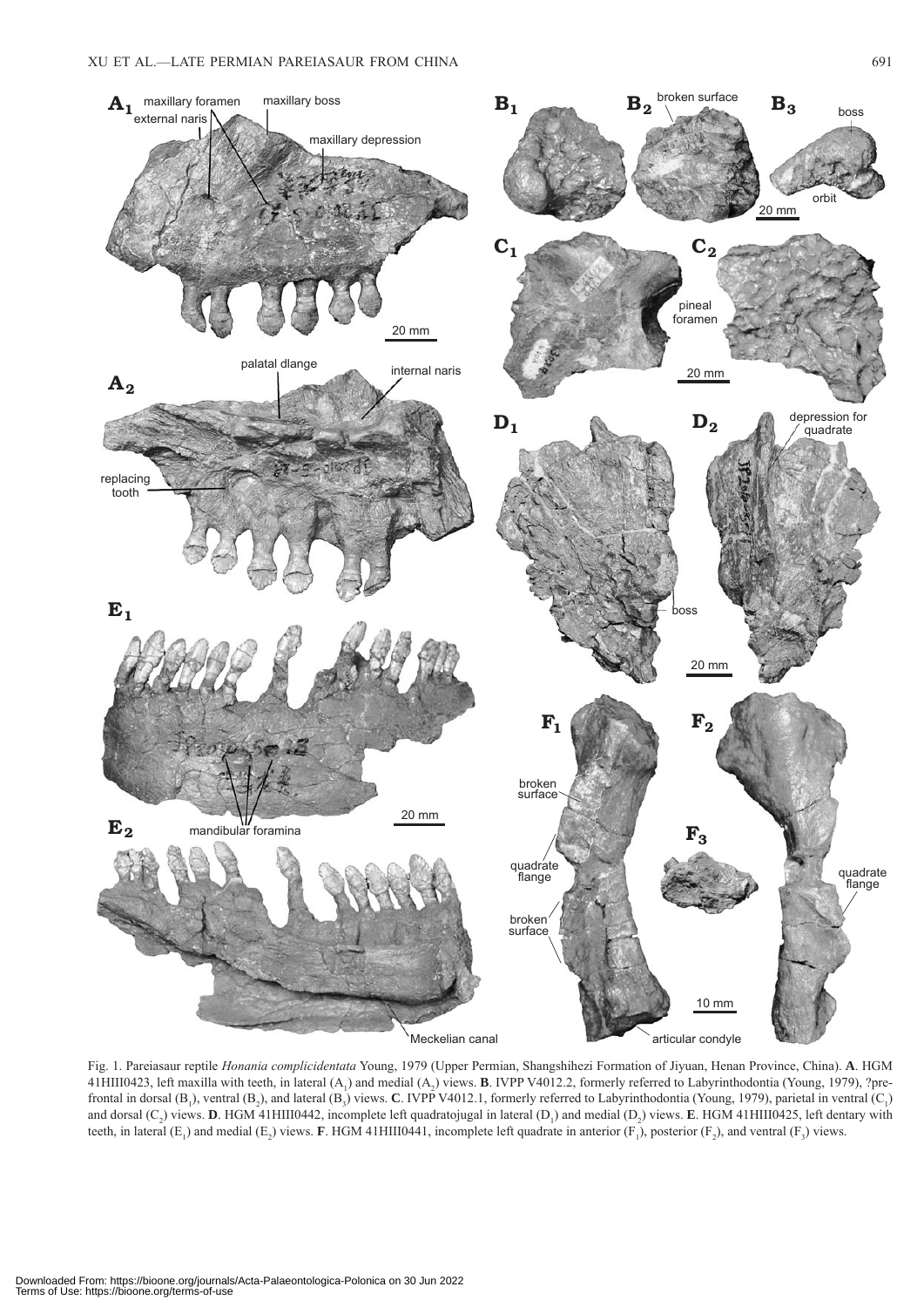

Fig. 2. Pareiasaur reptile *Honania complicidentata* Young, 1979 (Upper Permian, Shangshihezi Formation of Jiyuan, Henan Province, China). **A**. IVPP V 4017.24, the incomplete left splenial in dorsal  $(A_1)$  and posterior  $(A_2)$  views. **B**. IVPP V 4017.25, the incomplete right splenial in dorsal view.

*Parietal*.—Specimen IVPP V 4012.1 is heavily sculptured with irregular ridges. The round pineal foramen lies on the medial margin (Fig. 1C).

*Quadratojugal*.—Specimen HGM 41HIII0442 is identified as part of the left quadratojugal (Fig. 1D). Only the posterior portion is preserved. The bone is generally a thin plate, but its postoventral corner bears rounded pits and bosses and is thickened. The external surface of the upper portion is unornamented or bears a shallow furrow. A flange extends dorsoventrally from the inner surface to accommodate the quadrate.

*Quadrate*.—Specimen HGM 41HIII0441 (Fig. 1F) is identified as a left quadrate by comparison with the quadrate of *Arganaceras vacanti* (Jalil and Janvier 2005: fig. 21).

The rugose dorsal end, which contacts the paroccipital process, is much larger than the articular condyle, which is wider than long. The articular surface is roughly triangular in ventral view, and its anterior side turns dorsally. A shallow groove divides the surface into a larger medial part and smaller lateral parts. The medial flange to contact the pterygoid is not preserved.

*Dentary.*—Specimen HGM 41HIII0425 is a left dentary bearing 13 teeth (Fig. 1E), which is almost complete except for the ventroposterior portion. The preserved part measures 145 mm in length. Its anterior end bears a rugose articulating surface for the right dentary, and is the dentary symphysis. The bone curves laterally, and the lateral surface is relatively smooth without distinct ornamentation.

Three closely spaced foramina are visible on the lateral surface. The small anterior one faces posteriorly, the wide middle one opens anteriorly, and the large posterior one opens laterally and lies slightly dorsally. A shallow groove, possibly for blood vessels, connects the anterior and middle foramina, while the posterior foramen could be the foramen dentofaciale majus (Lee et al. 1997).

Lacking the splenial, the medial surface of the dentary is exposed. The dentary forms the dorsal wall of the Meckelian canal. The canal, which is partially occupied by the Meckel's cartilage, extends horizontally from the symphysis along the whole length of the bone.

*Splenial.*—Two incomplete splenials are identified: IVPP V 4017.24 is a left splenial and IVPP V 4017.25 a right one (Fig. 2). Both are anterior portions close to the symphysis. The bone is strongly curved, and the symphysial portion is swollen. On the dorsal side, a shallow middle groove and lateral flange serve to receive the dentary.

*Dentition.*—All maxillary teeth are deeply thecodont, and the replacement teeth lie medial to the functional teeth (Fig. 1A). The functional teeth are aligned in a single row, and they are not closely spaced, so the adjacent crowns do not overlap as in the holotype of *Sanchuansaurus* (Gao 1989). The preserved teeth are different in size; the last three teeth decrease remarkably in size posteriorly. Each tooth is slightly curved medially and expanded anteroposteriorly. The upper part of the crown is roughly triangular in medial view, with a convex labial surface and a concave lingual surface (Fig. 3). The majority of the preserved teeth have ten anteroposteriorly-arranged cusps on the tip of the crown, and a cusped cingulum on the base of the lingual surface of the crown. The middle three cusps are more closely spaced than anterior and posterior cusps (Fig. 3), just as in *Bradysaurus baini*, *Bradysaurus seeleyi*, *Nochelesaurus*, *Embrithosaurus* (Lee 1997b), and the holotype of *Sanchuansaurus* (Gao 1989; but not as Lee 1997b). These maxillary teeth are the same shape as the type teeth of *Tsiyuania simplicidentata*, which are broken (Fig. 3A). The maximum crown width is 6.5 mm in



Fig. 3. Tooth of pareiasaur reptile *Honania complicidentata* Young, 1979 (Upper Permian, Shangshihezi Formation of Jiyuan, Henan Province, China); in labial (A<sub>1</sub>-D<sub>1</sub>, E, F) and lingual (A<sub>2</sub>-D<sub>2</sub>) views. **A**. IVPP V 4016.1, syntype of *Tsiyuania simplicidentata* (Young, 1979), maxillary tooth (from Young 1979: fig. 5). **B**. HGM 41HIII0423, maxillary tooth. **C**. IVPP V 4015.1, syntype of *Honania complicidentata* (Young, 1979), dentary tooth (from Young 1979: fig. 4). **D**. HGM 41HIII0424, dentary tooth. **E**. IVPP V 4018.14, former *Wangwusaurus tayuensis* (Young, 1979). **F**. IVPP V 4019.2, former *Hwanghocynodon multienspidus* (Young, 1979).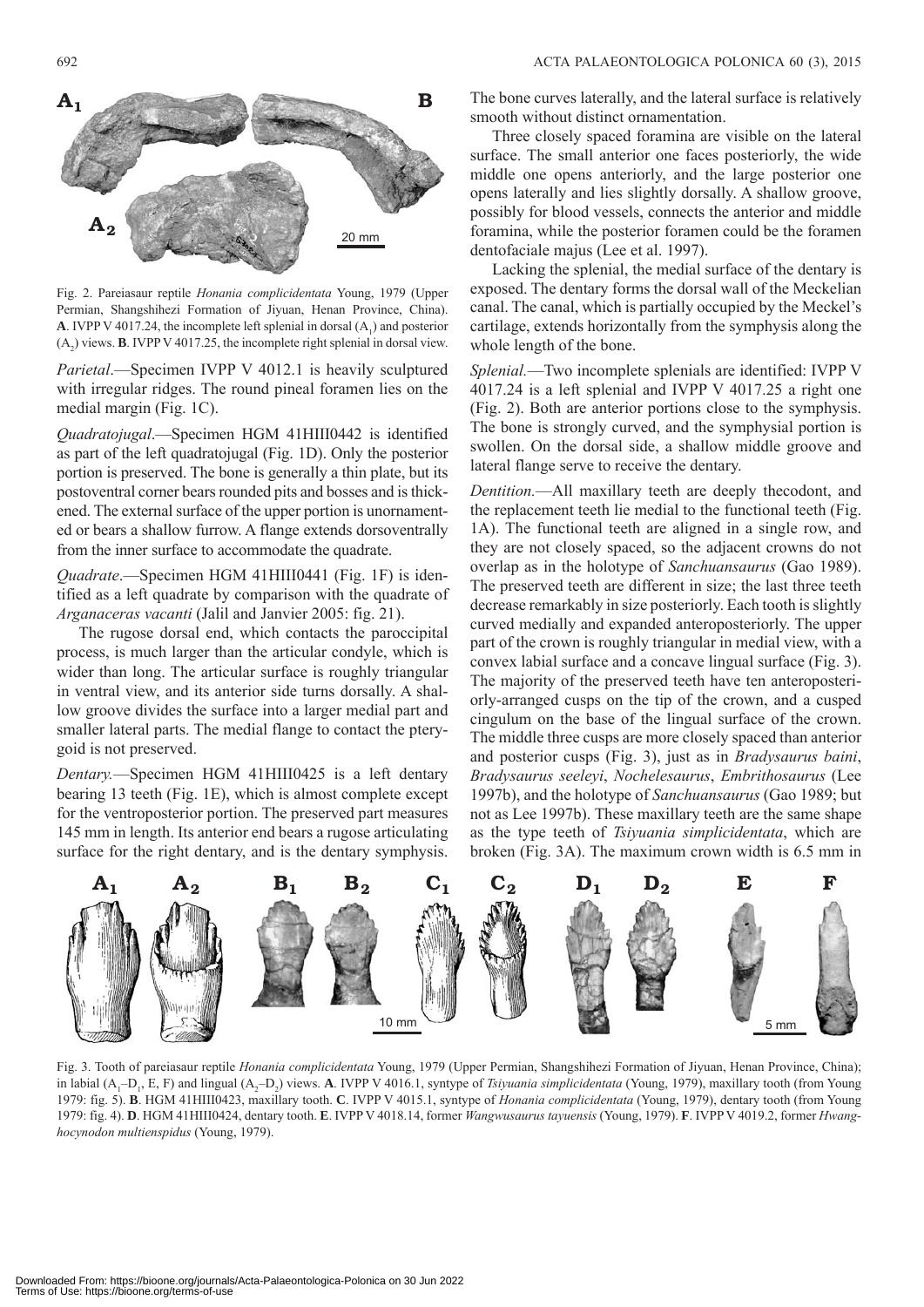

Fig. 4. Pareiasaur reptile *Honania complicidentata* Young, 1979 (Upper Permian, Shangshihezi Formation of Jiyuan, Henan Province, China). **A**. IVPP V 4017.5, former *Taihangshania imperfecta* Young, 1979, cervical vertebra in posterior (A<sub>1</sub>) and lateral (A<sub>2</sub>) views. **B**. HGM 41HIII0427, dorsal vertebra in anterior  $(B_1)$  and posterior  $(B_2)$  views. **C**, **D**. Sacral vertebrae with ribs. **C**. HGM 41HIII0428, in anterior  $(C_1)$  and posterior  $(C_2)$  views. **D**. HGM 41HIII0429, in posterior  $(D_1)$  and anterior  $(D_2)$  views. **E**. IVPP V 4017.27, caudal cervical vertebra in anterior  $(E_1)$  and posterior  $(E_2)$  views. **F**. HGM 41HIII0430, incomplete right dorsal rib in lateral view.

HGM 41HIII0424, nearly 11 mm in HGM 41HIII0423 (Fig. 1A), but it is more than 14 mm in IVPP V 4016.1 (Fig. 3A) and a newly found tooth.

Compared with the maxillary teeth, the dentary teeth are narrower and taller, being leaf-shaped and with more cusps, similar to *Scutosaurus* and *Shansisaurus* (Lee 2000; Li and Liu 2013) and they are more closely spaced so that some adjacent crowns overlap slightly (Fig. 1E). The dentary teeth are slightly posteriorly inclined with respect to the dorsal margin of the dentary. The posterior three dentary teeth are distinctly smaller than the other teeth. The cusped cingulum is distinct on all but one tooth. The exact number of cusps is hard to count because the cusps merge smoothly into the cusped cingulum, but the number can be estimated as 15. The cusps are regularly spaced along the tooth crown, just as in *Shansisaurus*, *Scutosaurus*, and *Deltavjatia* (Fig. 3D).

The bone surrounding the root extends higher up the crown on the medial than the lateral side, so the tooth seems longer on the lateral than the medial side. This is also observed in other taxa such as *Shansisaurus* (Gao 1983, 1989) and *Deltavjatia vjatkensis* (JL personal observation). In maxillary teeth, the exposed tooth crown is much more than twice the height of the crown above the level of the cingulum, even on the medial side. This is partially because the bone was over-prepared, but the original height of the crown below the level of the cingulum should be greater than the length above. In all other known pareiasaurs, the tooth crown looks much shorter in medial view (Lee 1997b; Jalil and Janvier 2005; Tsuji et al. 2013). Dentary tooth crowns are not as distinct as maxillary crowns.

Two isolated teeth erroneously referred to other groups are identified here as pareiasaur teeth: IVPP V 4018.14, attributed to a gorgonopsian (Young 1979: fig. 12g), and IVPP V 4019.2, attributed to a cynodontian (Young 1979: fig. 13b). IVPP V 4018.14 is a broken tooth with only four cusps preserved (Fig. 3E). It would have had only seven cusps in total, and it is ca. 7 mm in crown width, much smaller than in adults. IVPP V 4019.2 is a tiny tooth that measures 12 mm in height and 2.8 mm in length. Three cusps are closely spaced in the middle, and two cusps lie far below them on two sides. Four cingulum cusps lie between the lower two cusps (Fig. 3F). This tooth is similar to the juvenile teeth of *Scutosaurus* (Lee 1997b: fig.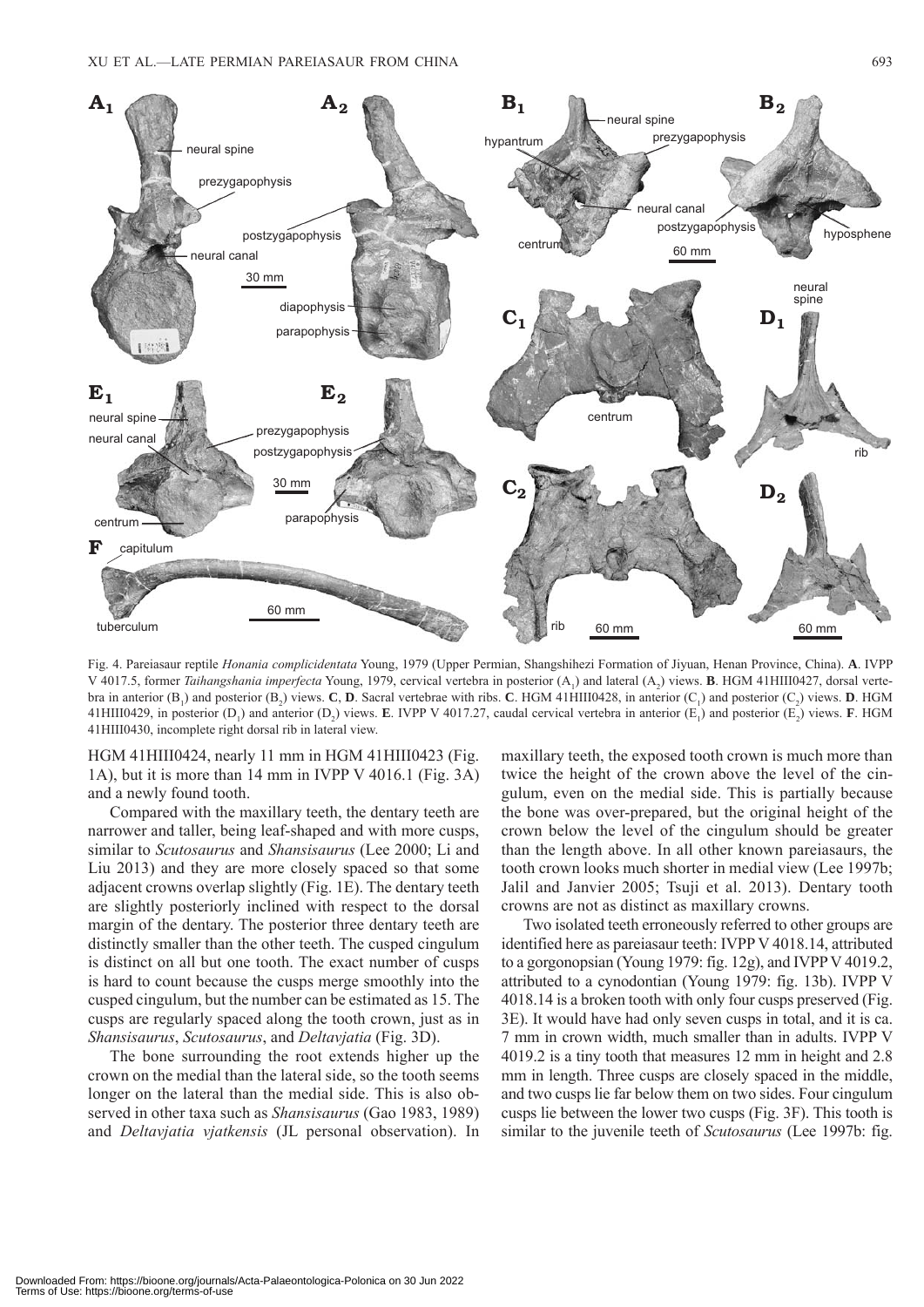11MN). These two teeth show that cusp number increases during ontogeny, as has also been observed in *Deltavjatia* (Kordikova and Khlyupin 2001) and *Scutosaurus* (Lee 1997b).

*Cervical vertebrae.*—Specimen IVPP V 4017.5 (Fig. 4A) was initially identified as a dinocephalian cervical vertebra (Young 1979). It has a large neural canal, amphicoelous centrum, distinct medioventral ridge, well developed diapophysis and parapophysis on the lateral surface of the centrum, mainly anteroposteriorly extending zygapophyses that are narrow mediolaterally, and a slender and tall neural spine that slants anteriorly and expands in mediolateral width dorsally. These features are the same as those of the posterior cervical vertebrae of *Huanghesaurus liulinenesis* (IVPP V 6722; Gao 1983), the probable identity of the present specimen.

*Dorsal vertebrae.*—Some incomplete dorsal vertebrae are identified from the study material, such as IVPP V 4017.26; but the description is mainly based on the relatively complete specimen HGM 41HIII0427 (Fig. 4B), which is slightly deformed and its centrum and neural spine are broken. The centrum is poorly preserved. The neural arch is wide, swollen, low, massive, and carries a stout neural spine. The zygapophyses are strongly expanded transversely, and their articular surfaces are oval-shape and have radial ripples for the attachment of the musculi interarticulares*.* The transverse process for articulation with the rib is composed of the fused diapophysis and parapophysis, which is also fused to the process bearing the prezygapophysis. The transverse processes are less wide than the zygapophyses, and the articular surface for the rib is oblique on IVPP V 4017.26. The articular surface for the rib lies at the level of the round neural canal. Both hypantrum and hyposphene are distinct.

*Sacral vertebrae.*—Two incomplete sacral vertebrae are identified: HGM 41HIII0428 and HGM 41HIII0429 (Fig. 4C, D). Specimen HGM 41HIII0428 is possibly the first sacral, but it is strongly crushed. The sacral ribs are preserved with the centrum, but most of the neural arch and neural spine are lost. The centrum measures approximately 7 cm in diameter and 3 cm in preserved length. Specimen HGM 41HIII0429 is an incomplete vertebra without the centrum and is a posterior sacral. The neural spine is tall, flat and wide; it expands in anteroposterior length upwards. The prezygapophyses are much higher than the postzygapophyses. The width across the prezygapophyses is also much larger than across the postzygapophysis. Both hypantrum and hyposphene are still distinct. The sacral rib is fused to the transverse process.

*Caudal vertebrae.*—IVPP V 4017.27 (Fig. 4E) was initially identified as a dinocephalian caudal by Young (1979). The anterior surface of the centrum is quite flat and the posterior surface is deeply concave. The neural spine is stout and thins upwards. The poorly developed postzygapophyses ascend to the base of the neural spine. The neural canal is oval. These features indicate it is a pareiasaur caudal.

*Rib.*—Many incomplete ribs are preserved, and the longest one measures around 40 cm. Most of the ribs are holoceph-

alous, with tuberculum and capitulum connected together, likely dorsal ribs in which the capitulum is broader than the tuberculum (Fig. 4F). Two pairs of sacral ribs are preserved with sacral vertebrae (Fig. 4C, D). The ribs on HGM 41HIII0428 (Fig. 4C) are anchylosed to the centrum, and have an expanded distal portion which is broken. Their proximal width is 11 cm, and the preserved length is 13 cm. The ribs on HGM 41HIII0429 are short (5 cm) and wide (2.5 cm proximally). The distal end is flat and wide (28 mm) and would have reached the ilium.

*Scapula.*—Specimen HGM 41HIII0431 is a nearly complete right scapula with a height of 42 cm (Fig. 5A). It is a laterally bent bone with a high blade. At the base of the scapular blade, just above the acromion, the bone is very constricted, measuring 8 cm in width. The blade progressively widens dorsally, reaching 14.5 cm in greatest width. The anterior border of the scapular blade is obviously concave, with no trace of a cleithrum while the posterior border is quite straight. The acromion is broken, and its true shape is difficult to determine; but it is broad and thick. It is continuous with the blade and forms the base of its anterior margin. Medial to the acromion is a deep groove that received the lateral end of the clavicle. The glenoid is shallow. Above it, a deep supraglenoid fossa is present, but the supraglenoid buttress and its foramen have disappeared. On the medial side, the subscapular fossa is oval and distinct, but small. In the holotype of *Huanghesaurus liulinensis*, the supraglenoid fossa is indistinct and the subscapular fossa is shallow (Gao 1983).

*Interclavicle.*—Two differently sized interclavicles were collected, and the larger one (HGM 41HIII0432) is better preserved and is described here (Fig. 5B). This is a robust T-shaped bone, laterally expanded at the transverse bar that curves slightly dorsally. In anterior view, there is an irregular groove on the transverse bar that receives the medial ends of the clavicles. A longitudinal median lamella exists in the groove, showing that there is no fusion between the clavicles. The preserved transverse bar measures 26 cm in width. The bone is elongated downward and backward in a short, wide, median stem. The stem end is slightly expanded and rugose, projecting dorsoposteriorly. As in *Deltavjatia* (Tsuji 2010), a slight ridge extends along the ventral midline of the stem, probably related to the attachment of the pectoralis muscle. The length from the anterior border of the transverse bar to the stem end is 16.5 cm.

*Clavicle.*—Specimen HGM 41HIII0433 is a slightly damaged left clavicle (Fig. 5C). It is a longitudinally curved strip of bone, relatively thin and blade-like, convex ventrally and concave dorsally. The bone is about the same width for most of its length, tapering slightly at its dorsal and ventral ends. The anterior surface of the bone is convex, except for the concavity at the dorsal and ventral ends. A knob for the omohyoid muscle is developed near the lateral margin on the posterior surface. Ventrally, the clavicle carries a strong keel, which fits in the dorsally facing groove of the interclavicle, while the other part of the posterior surface is excavated for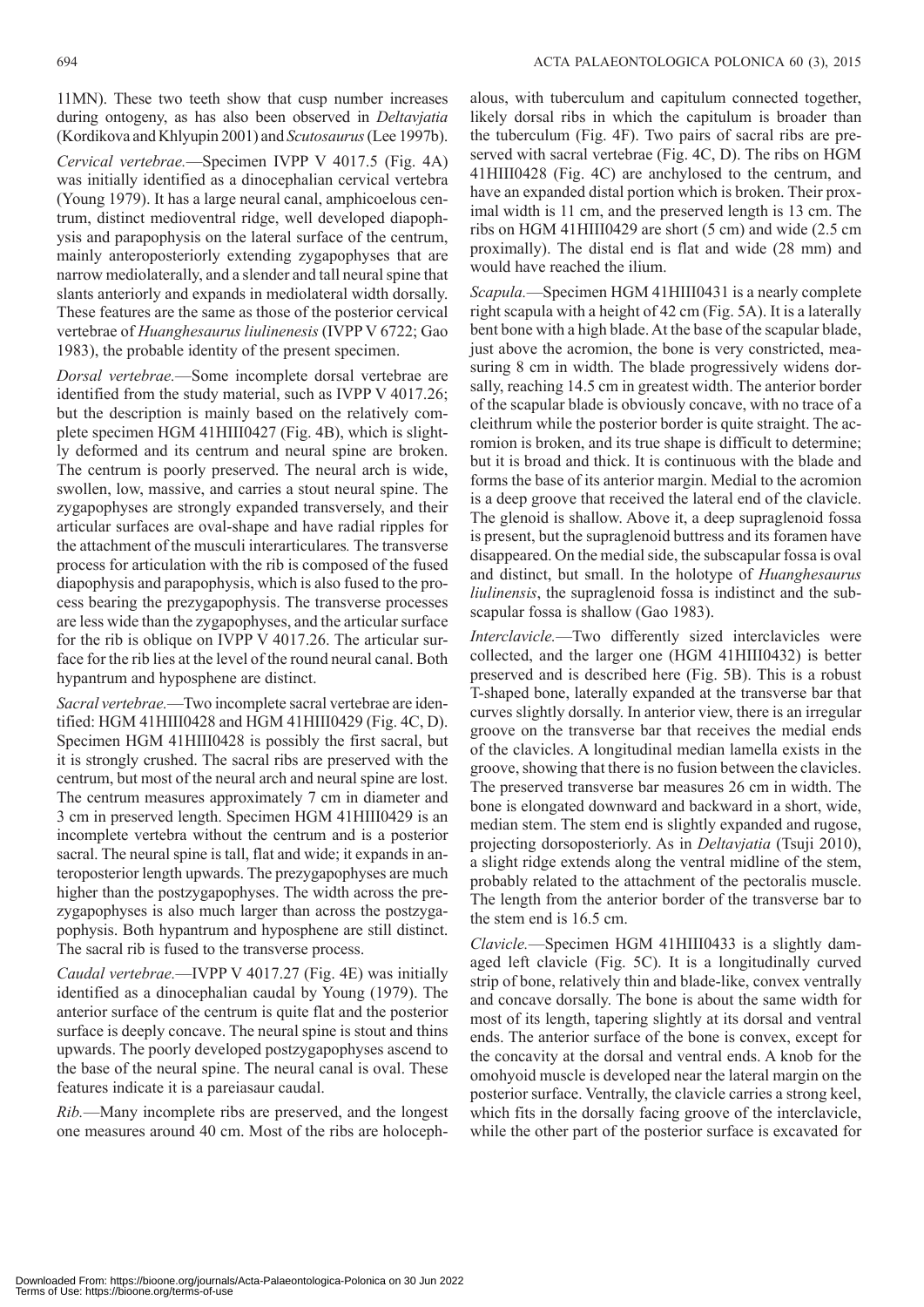

Fig. 5. Pareiasaur reptile *Honania complicidentata* Young, 1979 (Upper Permian, Shangshihezi Formation of Jiyuan, Henan Province, China). **A**. HGM 41HIII0431, right scapula in lateral  $(A_1)$  and medial  $(A_2)$  views. **B**. HGM 41HIII0432, interclavicle in dorsal  $(B_1)$  and ventral  $(B_2)$  views. **C**. HGM 41HIII0433, left clavicle in anterior  $(C_1)$  and posterior  $(C_2)$  views. **D**. HGM 41HIII0435, left humerus in dorsal  $(D_1)$  and ventral  $(D_2)$  views. **E**. HGM 41HIII0436, right humerus in ventral view.

attachment for the deltoid. The bone curves posterodorsally and laterally, twisting slightly where it is applied to the anterior edge of the scapular blade.

*Humerus.*—In this locality, four differently sized humeri were collected, suggesting that at least three individuals were buried together. Among them, three are badly broken and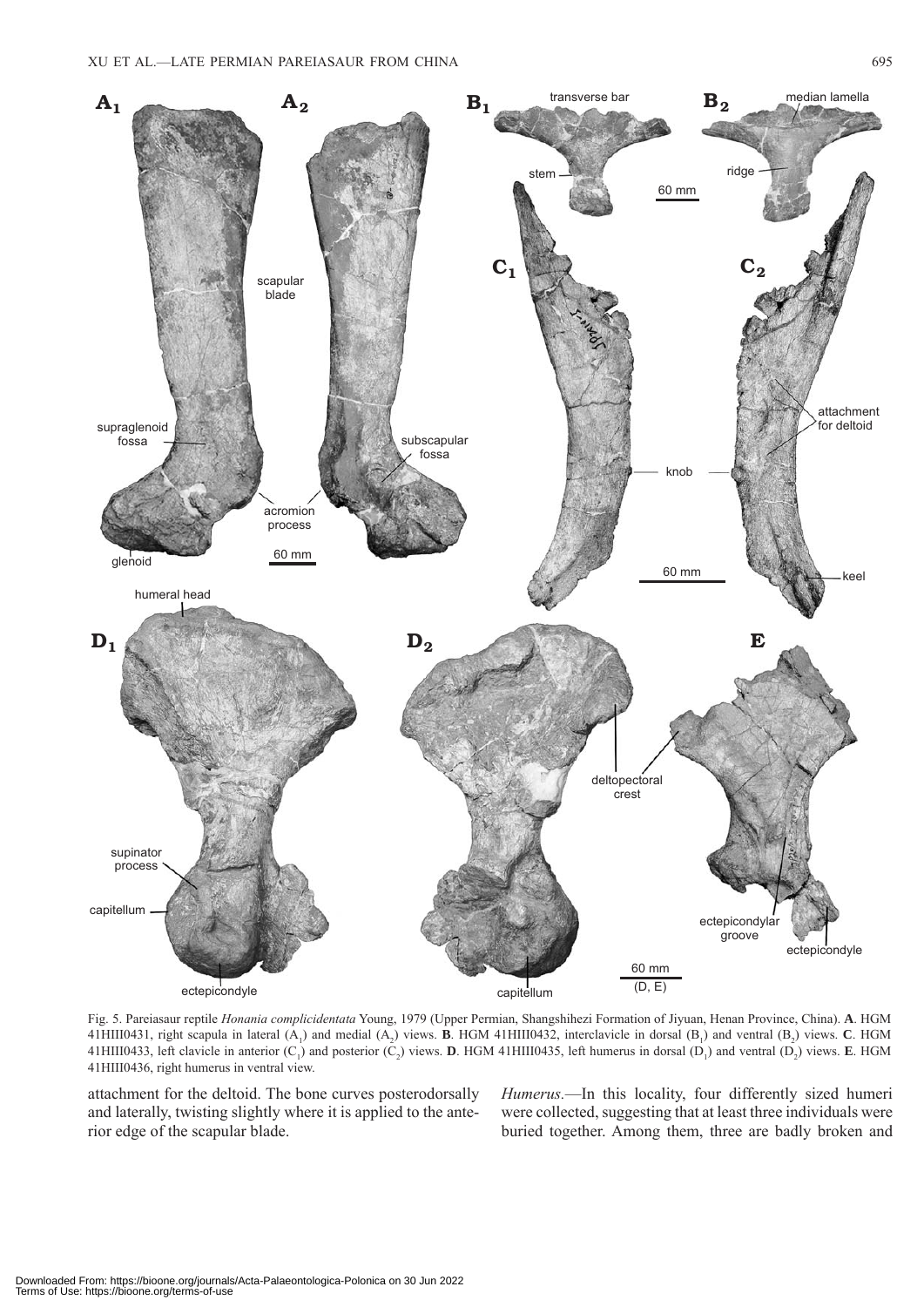distorted, while the largest one (HGM 41HIII0435) is a relatively complete left humerus with a broken entepicondyle, and the description is based on this specimen and HGM 41HIII0436 (Fig. 5D, E). The humerus is a long, stout bone, with greatly expanded proximal and distal ends, and the shaft is short and cylindrical in cross-section. The proximal and distal expansions are set at around 40° to each other. The largest humerus HGM 41HIII0435 is 33 cm long.

In dorsal view, the proximal surface is divided into two surfaces of different size by an anterior proximodistal line. Anterior and ventral to this line lies the smaller, triangular upper surface of the deltopectoral crest; posterior to this line is a larger, triangular and concave surface. The distal end is expanded by the development of the epicondylar flanges, although the entepicondyle is broken. Proximal to the ectepicondyle is a groove, traversed by the radial nerve and blood vessels. The supinator process is well developed and confluent with the ectepicondyle. No ectepicondylar foramen is observed, although it is universally present in pareiasaurs (Lee 1995, 1997b). The capitulum is well developed but broken and is exposed in dorsal and ventral views.

In ventral view, there is a triangular surface for attachment of the coraco-brachialis on the proximal side of the humerus. The deltopectoral crest extends distally from the anteroproximal corner of the articular surface as a thick edge and thickens to a knob-like surface for the attachment of the pectoralis. Although the entepicondyle is broken, there is an open groove in the position of the entepicondylar foramen (Fig. 5B<sub>2</sub>), the condition also in *Pareiasuchus peringueyi* and *Shihtienfenia permica* (Lee 1997a).

*Ulna.*—Specimen HGM 41HIII0437 is a right ulna and its proximolateral border is partially broken (Fig. 6A). Its total height, from the tip of the olecranon to the distal end, is 28 cm. The bone is slightly S-shaped in anterior view. Its proximal end, the olecranon, is greatly expanded in width, but is moderately developed in height compared to *Shansisaurus* (Gao 1983). The proximal articular surface is partly bipartite: the larger outer part, which articulates with the humerus, is slightly concave, while the smaller inner part that inclines to the radius side is narrow and flat. Two sigmoid processes under the articular surface of the proximal end are well developed. Between the two processes, is a deep sigmoid notch. The shaft is comparatively thin, but expands again slightly at the distal end. Here, on its medial border, a process is developed which fits against the lateral border of the radius. The articular surface of the distal end is oval and concave.

*Radius.*—Three distal portions of radii are preserved, and the description is based mainly on IVPP V 4017.20 (Fig. 6B). Compared to the shaft, the distal end is greatly expanded. Its articular surface is roughly triangular and flat, and it is concave when poorly ossified. The posteromedial angle is high and rounded, forming a rounded boss. Along the medial border, a rough area is an area for muscular attachment. In posterior view, there is a shallow groove in the midline for the flexor carpi radialis attachment.

*Ilium.*—At least four ilia are preserved, and a right one (HGM 41HIII034) is nearly complete but mediolaterally compressed (Fig. 6C). Both ilia underwent different forms of compression during preservation. The ilium has a constricted neck and expanded blade. The iliac blade is laterally concave and smooth. Its anterior margin is long and nearly straight, while the posterior one is short and distinctly concave. Its dorsal margin is convex and the highest place lies on anterodorsal margin. The anterodorsal portion of the iliac blade is rugose and slightly everted. The posterior iliac process is well developed and laterally everted and its dorsal part is also rugose for muscle attachment. The acetabulum is large and rounded, with a prominent supraacetabular buttress. Anterior to the acetabulum, a shallow rugose groove is present. Above the acetabulum, near the anterior border of the shaft, are two rugose stubby crests for attachment of the iliofemoralis. On the medial side, the crista sacralis for connection with the corresponding sacral ribs are developed. The first sacral rib ridge is much more prominent, while the remaining ones diminish posteriorly, suggesting that the first sacral rib is more robust than the rest of the sacral ribs. A round and shallow fossa lies at the position of the fourth crista sacralis, and another shallow fossa lies posteroventral to this. Both fossae could connect to the fourth sacral rib and it is unsure whether there is a fifth sacral rib, although the crista sacralis on the postodorsal corner possibly indicates its presence.

*Ischium.*—Two pieces of bone (IVPP V 4017.9, 10) could be from same right ischium (Fig. 6D, E). The acetabular and ventral portions are missing. The bone is flat, and the anterodorsal corner is thick, while the thickness diminishes posteriorly and ventrally. A large flange projects dorsolaterally on the posterolateral corner.

*Pubis.*—Only the proximal end of a right pubis (IVPP V 4017.7) is preserved (Fig. 6F). It is a thick bone with acetabular portion, and the anterior margin extends downwards.

*Femur.*—Both left and right femora are preserved, and the right femur (HGM 41HIII0439) is fragmentary and distorted, but still more complete (Fig. 7A). It is a broad, massive bone. Both the proximal and distal ends are not obviously expanded. It measures 37 cm from proximal end to distal end, 17 cm in proximal width, and 14 cm in distal width. The femoral head is broken. The capitellum on its proximal end is a flat area and does not extend onto the dorsal surface. The trochanter major, which is located away from the proximal end on its posterior border, is well developed, but its posterior flange is broken. The postaxial flange runs the entire length of the femur, and the femur appears extremely wide with the postaxial border appearing as a straight edge. A remarkable feature of the dorsodistal end is the presence of a prominent, stout process, which starts from the distal end along the midline, but decreases until the middle part of the shaft. Along the posterior margin of the lateral condyle is a groove for reception of the proximal end of the fibula. The dorsal border of the groove is formed by a distinct tubercle, which projects posteriorly. Ventrally, the internal trochanter is long, but the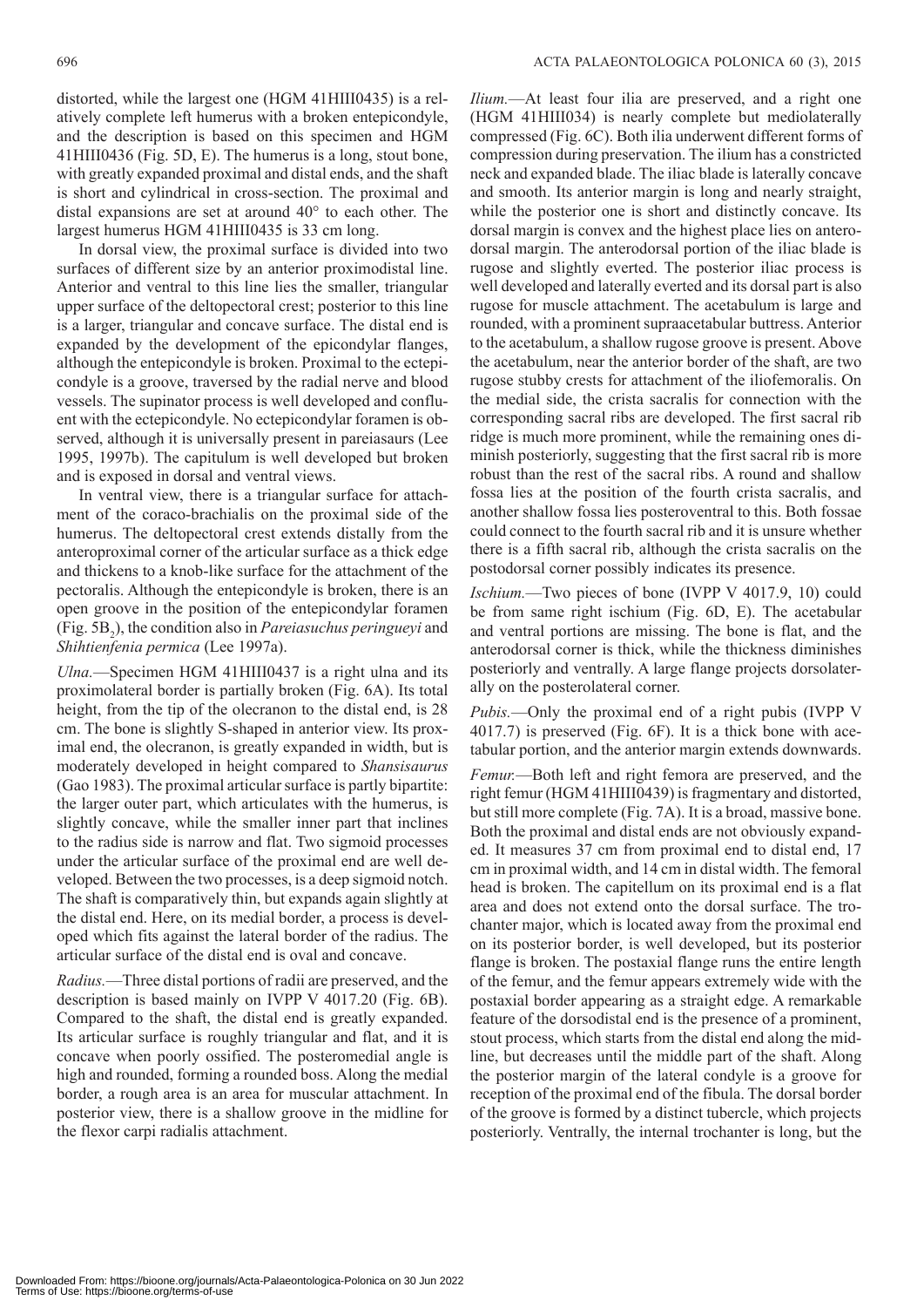

Fig. 6. Pareiasaur reptile *Honania complicidentata* Young, 1979 (Upper Permian, Shangshihezi Formation of Jiyuan, Henan Province, China). **A**. HGM 41HIII0437, right ulna in anterior  $(A_1)$  and posterior  $(A_2)$  views. **B**. IVPP V 4017.20, distal end of left radius in posterior  $(B_1)$ , medial  $(B_2)$ , and anterior  $(B_3)$  views. **C**. HGM 41HIII0434, right ilium in lateral  $(C_1)$  and medial  $(C_2)$  views. **D**. IVPP V 4017.10, distal part of right ischium in medial  $(D_1)$  and lateral  $(D_2)$  views. **E**. IVPP V 4017.9, partial right ischium in lateral view. **F**. IVPP V 4017.7, proximal part of right pubis in lateral ( $F_1$ ) and anterior ( $F_2$ ) views. D–F were referred to *Taihangshania imperfect* in Young 1979. **G**. Pelvic girdle reconstruction showing the position of D–F.

proximal region is curved, so the anterior side is concave and the posterior side convex. Distal to the internal trochanter, a stout adductor crest is present for attachment of the adductor femoris. It extends medially from the proximal end, but diminishes before reaching the distal end. Posterior to the adductor crest is a large intertrochanteric fossa for insertion of the puboischiofemoralis. The popliteal fossa is a rounded, shallow depression on the surface between entepicondyle and ectepicondyle. The two condyles are separated by a deep, rounded intercondylar sulcus. The surfaces of the two condyles are rugose, project ventrally and both receive the tibia.

A bone fragment associated with the femur could be part of the posterior margin of the skull.

*Tibia.*—A right tibia (HGM 41HIII0440) is well preserved, but slightly deformed (Fig. 7B). It is 24 cm long. The tibia is expanded at both proximal and distal ends, but the shaft is relatively constricted. Both proximal and distal articular surfaces are rough, indicating that they were covered by cartilage. The proximal articular surface has a median elevation, which probably fitted between the two lateral condyles of the femur. On the anterior side, below the proximal end, the prominent cnemial crest extends longitudinally downwards to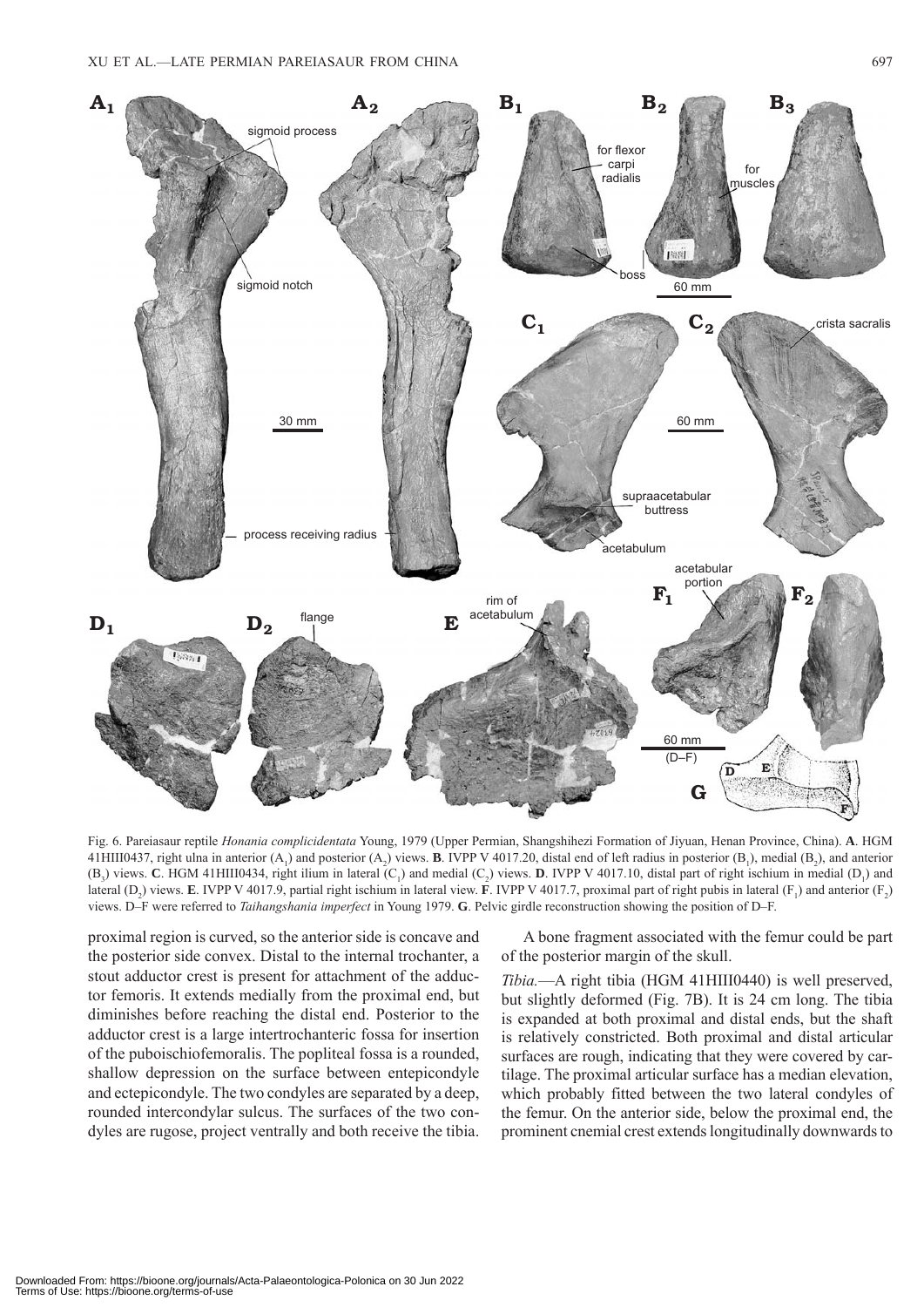

the middle of the shaft. Lateral to the cnemial crest, is a deep concave groove for reception of the fibula. On the posterior surface, the popliteal line extends downwards and medially, forming a narrow triangular fossa with the medial margin.

*Metapodial.*—Specimen HGM 41HIII0443 is identified as either a metacarpal or metatarsal (Fig. 7C). The proximal end is broken but thick. The distal end is compressed, with a slightly concave ventral surface and convex dorsal surface, while its distal articular surface is concave. A small scar is present on the ventral surface, indicating a place for muscle attachment.

### Discussion

The new material confirms the proposal of Lee (1997a) that *Tsiyuania* and *Honania* represent the upper and lower jaw teeth respectively. Lee (1997a) also recognized the similarity of the maxillary teeth from Jiyuan (*Tsiyuania*) with those of *Sanchuansaurus*, so he referred the dentary teeth from Jiyuan (*Honania*) to *Sanchuansaurus* too, although the dentary teeth of *Sanchuansaurus* were unknown. Our recent work has showed that *Sanchuansaurus*, *Huanghesaurus*, and *Shansisaurus* are synonymous and the dentary teeth of *Sanchuansaurus* are indeed the same as the teeth of the holotype of *Huanghesaurus* (Li and Liu 2013)*.* However, the dentary teeth from Jiyuan are quite different from those of *Huanghesaurus* in that the lingual surface of the crown is smooth in *Honania* but bears a distinct triangular ridge in *Huanghesaurus*. The new cranial material shows even more differences between the two taxa: the similar maxillary teeth are less closely spaced in *Honania* than in *Huanghesaurus*; the maxillary boss is more robust and with a knob in *Shansisaurus* but is moderately developed in *Honania*; almost all dentary teeth have a cusped cingulum in *Honania*, while only a few dentary teeth have a less obvious cusped cingulum in *Huanghesaurus*; the posterior margin of the scapula is straight in *Honania*, but concave in *Huanghesaurus* and *Shitienfenia* (Young and Yeh 1963; Cheng 1980; Gao 1983), the subscapular fossa is large and deep in *Honania* but small and shallow in *Huanghesaurus* and *Shitienfenia*; the humerus is less expanded in *Honania* than in *Huanghesaurus* and *Shitienfenia*; an entepicondylar foramen is absent in *Honania*, but present in *Huanghesaurus*; the ulnar olecranon is moderately developed in *Honania*, but well developed in *Huanghesaurus*; the iliac dorsal margin is slightly convex in *Honania*, but slightly concave in *Shitienfenia*.

Almost all marginal teeth have a cusped cingulum in known pareiasaur specimens from Jiyuan; this character could

Fig. 7. Pareiasaur reptile *Honania complicidentata* Young, 1979 (Upper Permian, Shangshihezi Formation of Jiyuan, Henan Province, China). **A**. HGM 41HIII0439, right femur in dorsal  $(A_1)$  and ventral  $(A_2)$  views. **B**. HGM 41HIII0440, right tibia in posterior  $(B_1)$  and anterior  $(B_2)$  views. **C**. HGM 41HIII0443, metatarsal or metacarpal in anterior  $(C_1)$  and posterior  $(C_2)$  views.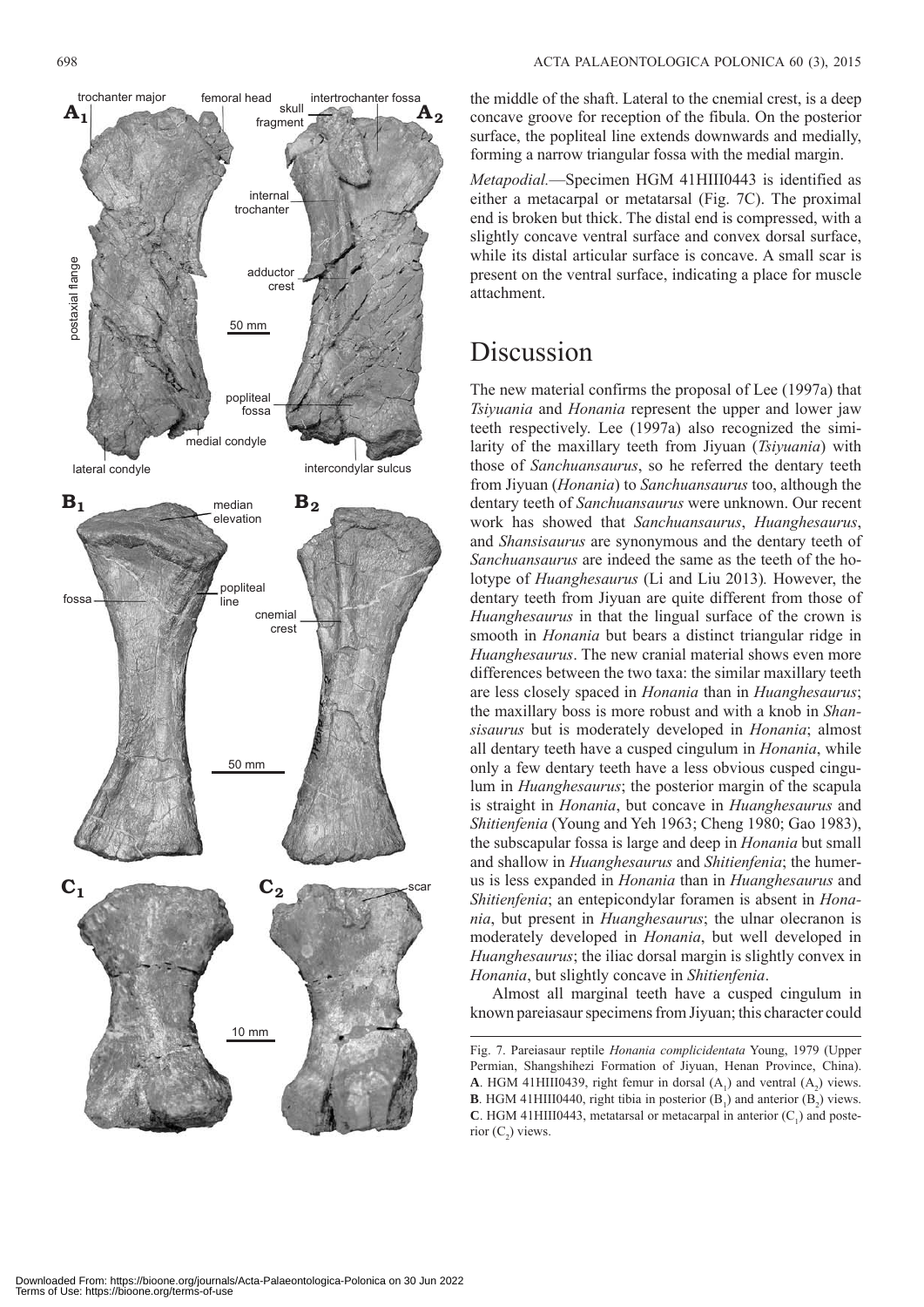

Fig. 8. Cladistic relationships of *Honania complicidentata* within Pareiasauria. A strict consensus of most parsimonious topologies recovered from TNT analyses (90 trees under traditional search, 6 trees under new technology search). Bremer decay values above one and bootstrap values >50% are listed above and below, respectively, each well-supported branch.

be unique among pareiasaurs. The cingulum is not cusped in *Parasaurus* (Tsuji and Müller 2008). Only some teeth that are randomly distributed in the jaws have a cusped cingulum in *Scutosaurus* (Ivachnenko 1987; Lee 1997b), and *Deltavjatia* (Tsuji 2013). The cusped cingulum is present on the maxillary teeth of *Arganaceras* and *Shansisaurus* and a few dentary teeth of *Shansisaurus* (Gao 1989; Jalil and Janvier 2005; Li and Liu 2013)*,* while the dentary teeth of *Arganaceras* are unknown. Even if all marginal teeth have a cusped cingulum in *Arganaceras*, the Jiyuan specimens are differentiated by the ventrally directed maxillary teeth, which are anteroventrally directed in *Arganaceras*. Based on only dental characters, we show that the Jiyuan pareiasaur material represents a valid taxon, and the name *Honania complicidentata* is reestablished here, while *Tsiyuania simplicidentata* and *Taihangshania imperfacta* are its junior synonyms. In *Honania*, the height of the exposed tooth crown is much greater than twice the height of the crown above the level of the cingulum, and the dentary teeth are slightly posteriorly inclined compared to the dorsal margin of the dentary. These two characters are also autapomorphies of this taxon.

To test the phylogenetic position of *Honania complicidentata*, we put this taxon in the recent data matrix of Tsuji et al. (2013), and *Sanchuansaurus* is excluded and *Shansisaurus* is included because the former is a junior synonym of the latter (Li and Liu 2013). Two characters are modified, some codings are revised and *Honania complicidentata* is coded in [this matrix \(Appendix 1 and Supplementary Online Materi](http://app.pan.pl/SOM/app60-Xu_etal_SOM.pdf)al available at http://app.pan.pl/SOM/app60-Xu\_etal\_SOM. pdf). The new matrix was searched using traditional search with 5000 random addition sequences and 1000 trees per replication using the Tree Bisection Reconnection (TBR) algorithm and using New Technology Search in TNT (Goloboff et al. 2008), Millerettidae was the only outgroup. Although the number of minimum length trees (219 steps) is different in both cases, the strict consensus trees are same and are very similar to the result of Tsuji et al. (2013: fig. 10): the position of *Shansisaurus* is the same as the previous position of *Sanchuansaurus*, the position of *Shihtienfenia* is similar, but the positions of *Parasaurus* and *Deltavjatia* are changed (Fig. 8). The position of *Honania* is unresolved: it could be the sister-group of Velosauria plus *Parasaurus*, or the sister-group of Group A on Fig. 8, but it is always more basal than *Shansisaurus* and *Shihtienfenia* from the Sunjiagou Formation. However, these phylogenetic results are unstable and they could be changed when more characters are coded in the matrix.

### Conclusions

The pareiasaur specimens from Jiyuan represent a valid taxon, and the name *Honania complicidentata* is reestablished. *H. complicidentata* is characterized by maxillary teeth with high crowns, dentary teeth slightly posteriorly inclined compared to the dentary dorsal margin, nearly all preserved marginal teeth have a cusped cingulum on the lingual surface, and humerus without an ectepicondylar foramen. *Honania* is more basal than *Shansisaurus* and *Shihtienfenia* from the Sunjiagou Formation.

### Acknowledgements

We thank the field team of HGM that collected the fossils, and we thank reviewers Nour-Eddine Jalil (Cadi Ayyad University, Marrakech, Morocco), Linda Tsuji (University of Washington D.C., USA), Johannes Müller (Museum für Naturkunde-Leibniz-Institut für Evolutions- und Biodiversitätsforschung an der Humboldt-Universität zu Berlin, Germany), and editor Michael J. Benton (University of Bristol, UK) for comments, which greatly improved the paper. Linda Tsuji kindly provided her phylogenetic data. This study is supported by National Basic Research (973) project 2012CB821902 and Bureau of Land and Resource of Henan Province.

### References

Cheng, Z.-W. 1980. Vertebrate fossils. *In*: *Mesozoic Stratigraphy and Palaeontology of the Shaanxi-Gansu-Ninxia Basin*, 115–188. Geological Publishing House, Beijing.